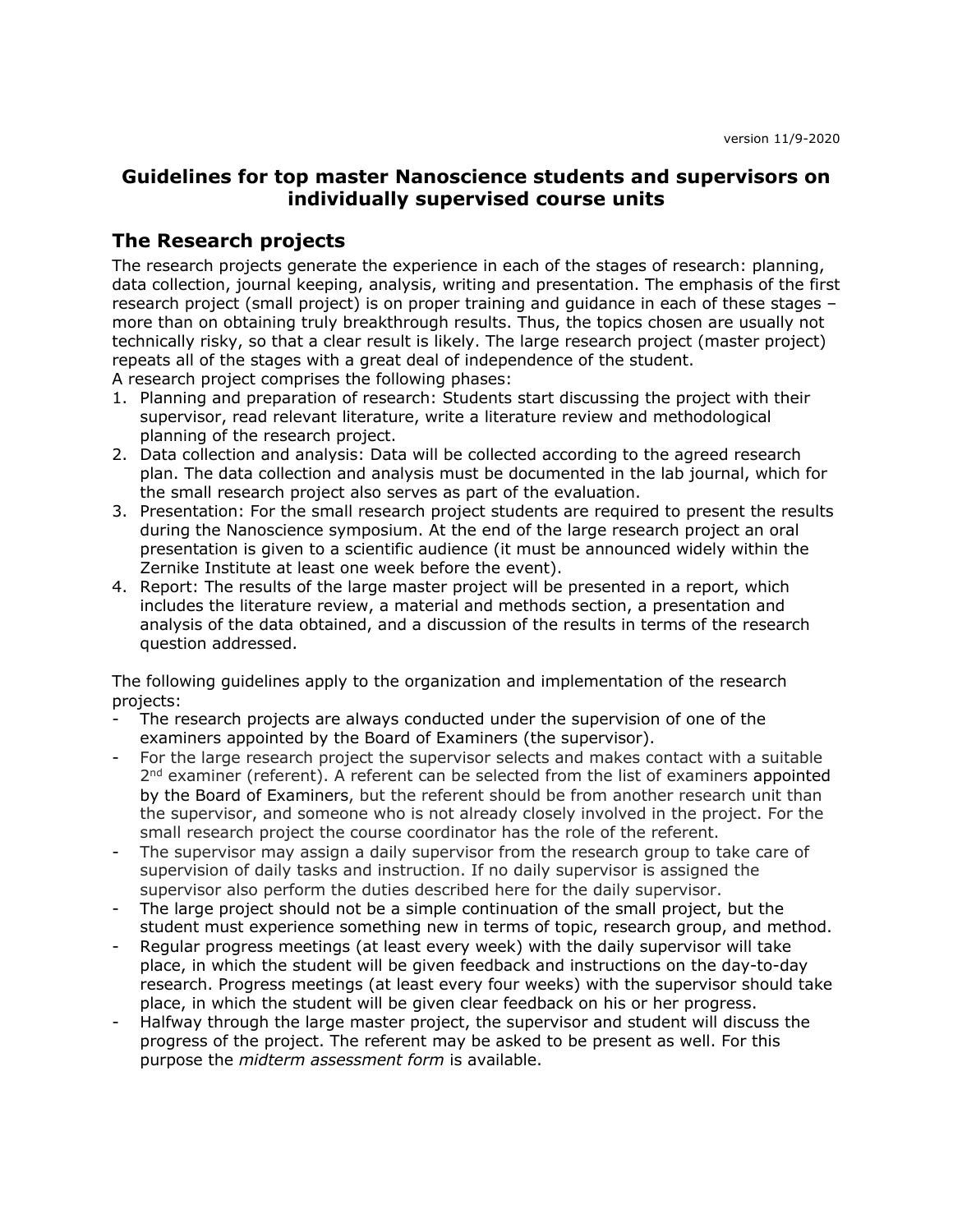- The practical work must be completed in good time so that the oral presentation can be prepared for the date of the nanosymposium and for the large project so the report can be written within the total agreed period for the project.
- The final assessment form is used to mark the research project and is signed by the supervisor and the referent. The original assessment form needs to be handed in or mailed to the Education Support Desk by the first examiner and a pdf copy must be provided by e-mail.
- To complete the student's dossier the final report should be uploaded to the repository of the University Library.
- Part of the research projects may be performed external. However, the internal supervisor is always the first examiner. The assessment will be based on the advice of the referent as well as that of the daily supervisor about the daily performance of the student, the final report and the oral presentation is given in the group of the examiner in Groningen. In case of an external project the student must provide the internal supervisor with an update at least every four weeks (written or in the form of a skype meeting). Further details may depend from situation to situation and projects performed externally must always be discussed with the course coordinator well in advance.
- All deviations have to be approved by the Board of Examiners.

## **Assessment and possible remediation of the research project**

The research project is assessed by the supervisor and the referent in consultation of the daily supervisor. The grade is determined on the basis of the assessment forms. The relevant assessment form is completed and discussed with the student. After signing, the assessment form also serves as evidence for passing the exam.

The emphasis in the assessment is on the scientific research skills of the student. For the large research project the supervisors assess the research carried out with emphasis on research content, research management, the quality of the written report and the oral presentation. For the small research project the supervisor assess the quality of the lab journal, the contribution to the hands-on work, and the scientific depth. The presentation skills are further assessed by the referent and staff assigned by the referent at the nanosymposium.

If the assessment cannot take place at the agreed date the student and the assessors select a new date. If the period between the new date and the original date is longer than 10% of the time of the project, an extension has to be requested from the Board of Examiners by the student with the consent of the assessors.

When a student's performance in an individually supervised course unit is assessed on the basis of different categories, the student passes only if each of the categories is assessed with a mark of 5.5 or higher. This includes the requirement of meeting deadlines. If the student fails the assessment, the mark will be registered at the ESC, and the student will be offered a remediation trajectory. A remediation plan will be agreed upon and a new assessment date will be established. For the small research project this will involve an oral presentation given at another time than the nanosymposium. The remediation trajectory may be no more than 30% of the total time of the original project. If after the remediation trajectory the student fails the assessment again this will be registered at the ESC. The student will not be offered another remediation trajectory.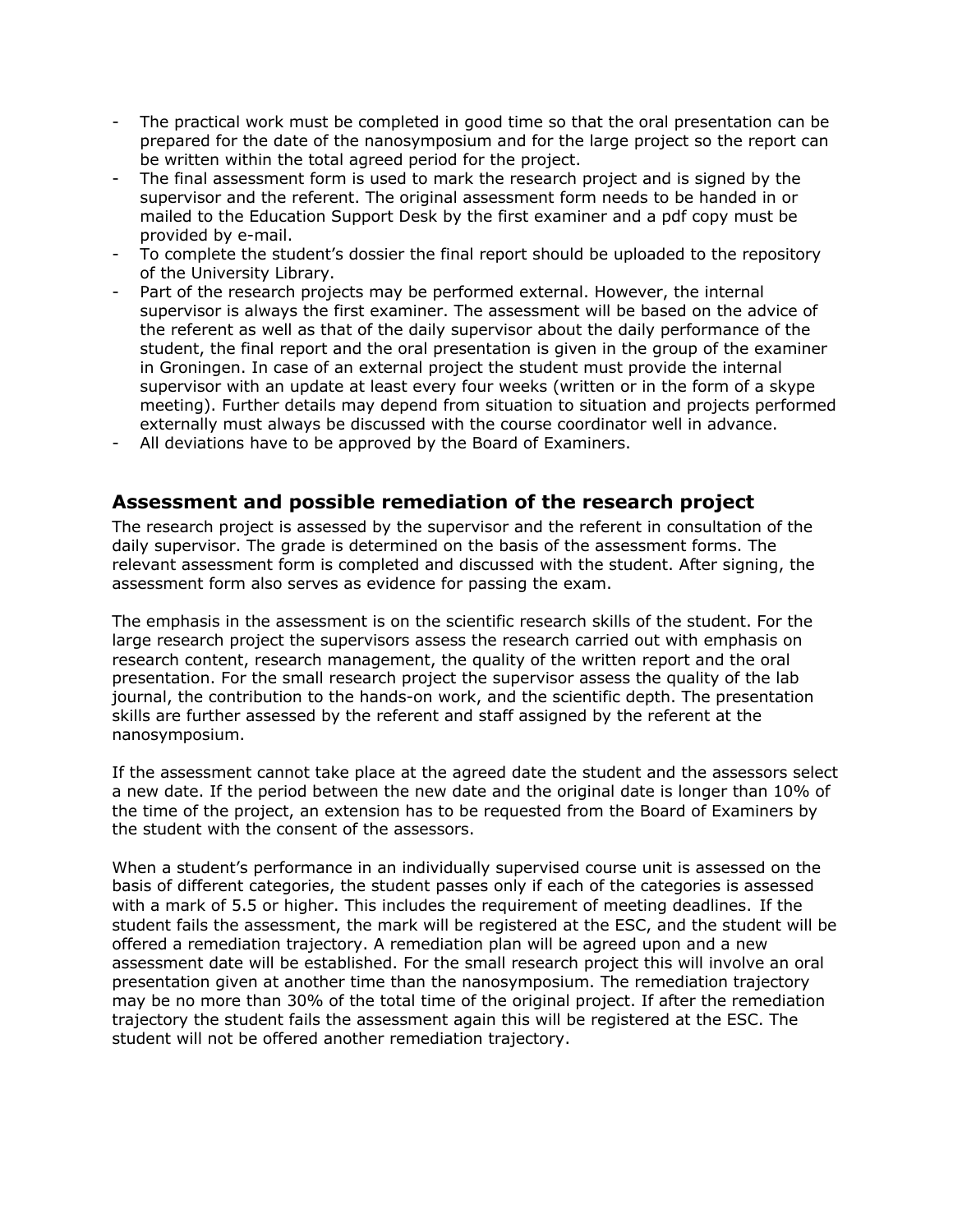# **Duties and expectations to supervisors and student**

### **Duties of the supervisor**

The responsible supervisor will keep track of how the work progresses. He or she will keep track of attitude, motivation and quality of the work during the research phase, judge the quality of the report and the oral presentation and give a motivated proposition for the grading. The supervisor is expected to give feedback on the research progress at least once every four weeks and more frequently if required. For the large master project the supervisor must read and give feedback on the outline and at least one draft version of the report, before the final version is handed in and graded. The supervisor will report issues that may delay the project beyond the planned time to the course and programme coordinators. The supervisor must check for plagiarism using the programs made available by the university. If there is the slightest doubt about the originality of (parts of) the written report this must be reported to the course coordinator. For the large research project the supervisor is further responsible for the selection of the referent.

### **Duties of the referent (second examiner)**

The referent must be present during the oral presentation of the students and must examine the lab journal for the small research project or the report for the large research project. Preferably the referent is also present at the large project midterm evaluation.

#### **Duties of the daily supervisor**

The daily supervisor should be available to help and address questions of the student on a regular (essentially daily and at least weekly) basis. The daily supervisor will report on attitude, motivation and quality of the work, as well as problems, including failure to follow rules in the research group, and extensive absence to the supervisor. The daily supervisor will make efforts to include the student in group-activities.

#### **Duties and expectations to the student**

The research projects are performed in research groups of the Zernike Institute for Advanced Materials, the Stratingh Institute, or the Groningen Biomolecular Sciences and Biotechnology Institute. The main focus is to learn to conduct research, however, it is also an opportunity for the students to extend their professional network. Therefore, it is expected that the students participate in group-activities of the host group during their project period. This for example includes regular group meetings, and group outings. The students are further expected to attend the Zernike Colloquia as well as seminars and meetings relevant to the research group that they are a part of. The student must meet deadlines and thereby provide sufficient time for the supervisor and second examiner to perform their tasks.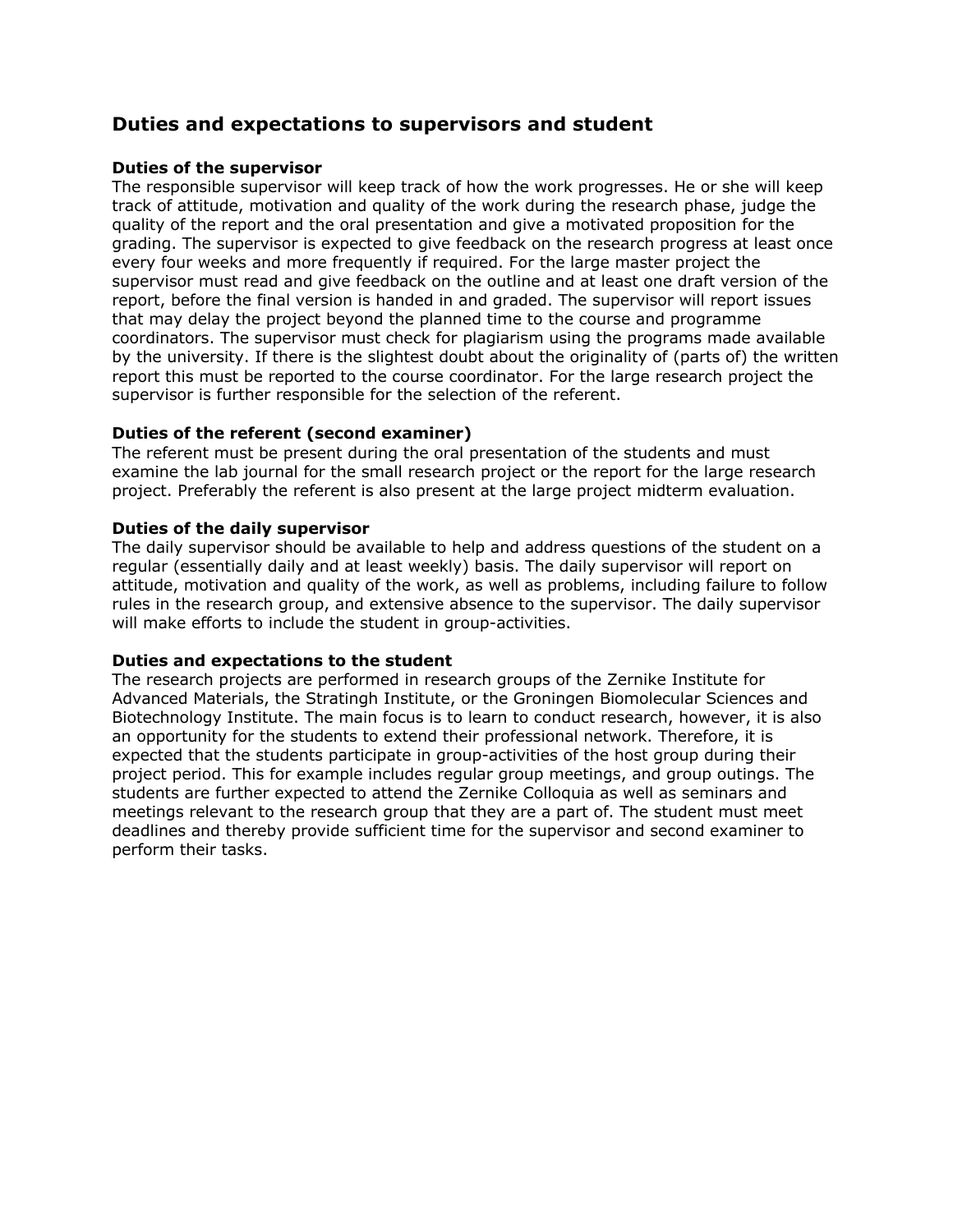# **Appendix**

The appendix contains a general guideline for writing the research report, for the oral exam, and issues of plagiarism. These topics are covered in detail in the kick-off meetings and academic skill workshops, which are obligatory to attend.

# **The research report**

## **Structure**

The report should contain:

- Title
- **Abstract**
- Table of contents
- Introduction to the research question
- Materials and methods
- **Results**
- Discussion and conclusions
- Contribution section

The order and exact wording of these sections may vary between groups. The extend of the thesis should be in the range of 40-60 pages excluding appendices.

The literature cited should appear in a bibliography. A preface/afterword and/or appendices are optional. Before you start with the full report, make an outline and discuss it in detail with your supervisor! Hopefully, this will save you the disappointment of having to radically restructure. Note that the description here is a guide rather than a manual. Deviating from this description may be justified, but should be discussed with the supervisor.

The thesis is not a journal paper, it is your description of your project. Use "I" whenever you describe things that you did yourself and when describing your own interpretation of the results. Only use "we" (which is often used in papers sometimes even by single authors) when you describe things that were really done by you as part of a team.

Title: The title should informative and to the point; avoid unnecessary frills ('Some contributions to the knowledge of....' etc.). If necessary, use a subtitle. The title should appear on the title page together with the author, student number, date, research group and supervisor(s). The sources for any figures on the title page should be reported on the inside page.

Abstract: This is a very brief summary of the essence of the report (no more than half an A4 page). Stick to the main points and avoid too much detail.

Table of contents: Make sure that the page numbers in the text are correctly listed in the table of contents (All text editing programs have an automated function. It is worth checking them out!). If necessary, you can subdivide chapters into sections and subsections, but avoid a three or four-step subdivision.

Introduction: Here you should work from the literature towards the research question, using all the information that is relevant to your argument. A good way to structure your introduction is to focus gradually on your particular research topic against a background of the broader research area. The research question will then follow logically from the introduction. Formulating a good research question is not easy. This should occur naturally to the reader as a result of your presentation of the known facts. The research question can be of a purely exploratory nature, or the arranging of known facts can produce a hypothesis to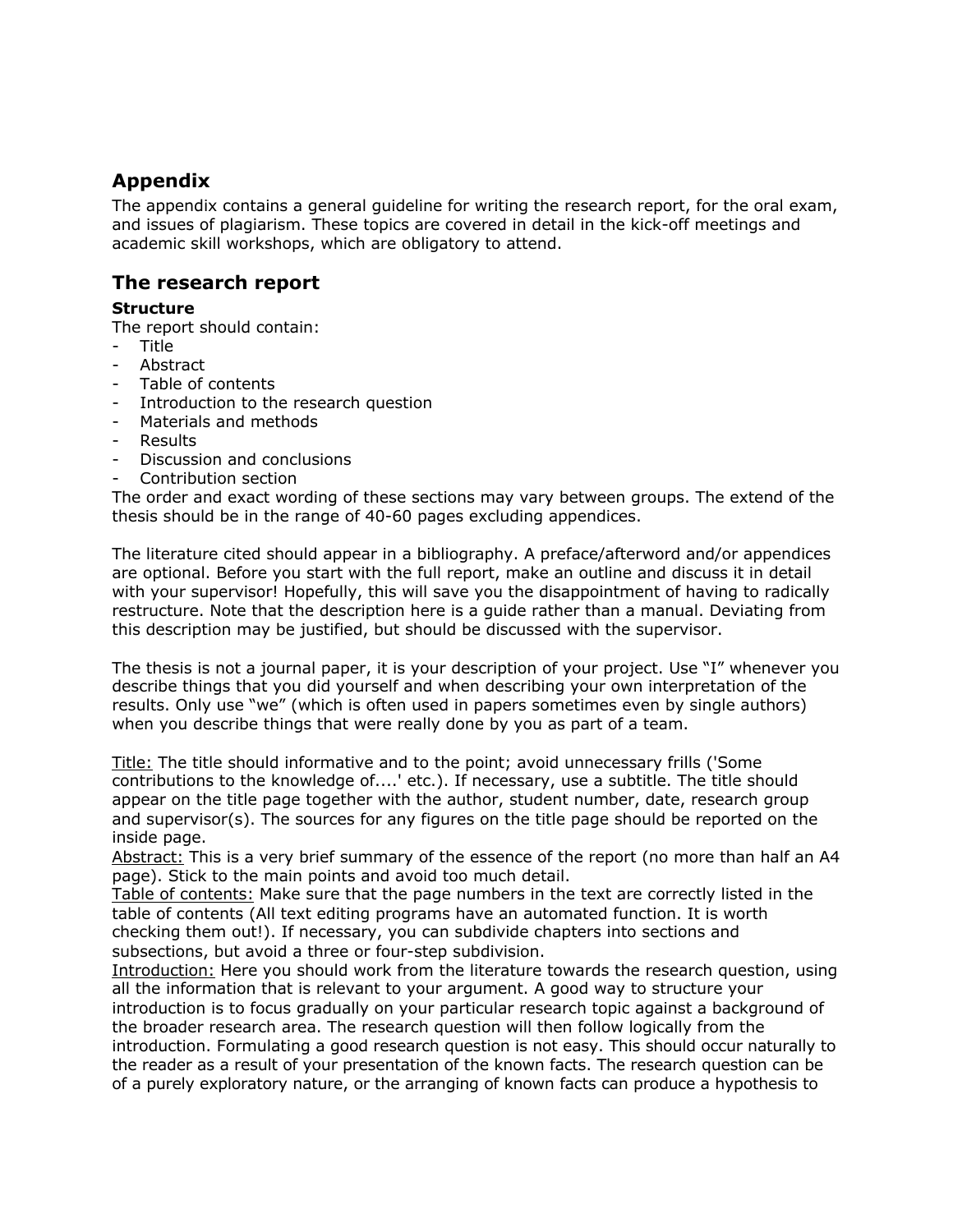be tested in your research. It is then important to predict as accurately as possible the outcome of the research on the basis of this hypothesis.

Materials and methods: Here you explain how the experiments or theoretical approach were designed, what the experimental set-up or the theoretical framework was and how the research was carried out. Use figures to supplement, shorten or clarify the text. Demonstrate clearly (perhaps with an example) how and in what form you collected and processed your data. Describe the statistical approach you used. Be meticulous about your statistical approach. Report the number of measurements, the margins of error and whether certain trends or differences are significant. If your research set-up and methodology differed from the literature, you must describe them in detail. If you used established methods, a brief description, with a reference to the literature, will suffice.

Results: Present the findings in brief using figures and tables. Emphasize the points that relate to the research question, first the main points and then any interesting details. Figures and tables form the basis of this part of the report. Present the results point by point and in a logical sequence. Avoid giving the same information twice in a different form. Generally speaking, tables should be used to make numerical comparisons and graphs to show or compare trends. Be aware that an interpretation is already inherent in the way in which you present and summarize the findings. This is where your conclusion begins to take shape.

Conclusions and discussion: First of all, take a positive global look at the results, and only then go into detail. State explicitly the conclusions arising from the results and discuss or substantiate them from the literature. Distinguish between direct conclusions and further interpretations. You may also point out positive or negative aspects of the method used, and explore the question as to why you arrived at these particular findings and whether they match your expectations. Finally, you may make recommendations for further research. You can draw conclusions from the results, stating your arguments for doing so. Where possible, test the conclusions against your own expectations or the literature, being as specific as possible. Argued speculations may be included, but avoid risky suggestions or vague assumptions.

If the results do not confirm your hypothesis, don't immediately assume all manner of vague 'errors of measurement' or 'inaccuracies' (nor should you do so if the findings *do* match your expectations). If there is a specific reason for this, try to assess the effects of a particular error or anomaly on your results. Do not immediately start to qualify the results in favour of the hypothesis. If you have measured properly, accurately and reliably, your results are facts; the hypothesis was only an intellectual construct.

Bibliography: This should contain all the cited literature. Bibliography programs such as Endnote or Reference Manager do make your life easier. Follow the conventions used in recent editions of reputable journals. Make sure to use a consistent style, which include all necessary information to find the cited literature.

Appendices: It may be useful to include the raw data as appendices to the report. This allows the reader to check your results or to process them in some other way. Present the raw data in the form of graphs and tables that are referred to in the report. Each appendix should have an identifying number or letter and a heading.

Preface/Afterword/Acknowledgements: (optionally) This is where you state the reasons for or objectives of the research which are not part of the academic objective; words of thanks, etc.

Contribution Section: **(compulsory)** The thesis must contain a contribution section. A contribution section tells who did which part of the presented research and is different from an acknowledgment section. A standard comparable to that of the Nature journals is advisable. It should be defined: Who designed the research. Who did each (set of) measurement. Who did which (set of) calculations. Who prepared or provided the sample. Who synthesized the chemicals (or where were they bought). Who constructed the setup. Who wrote the computer code (or was it commercially available). Who analyzed the data.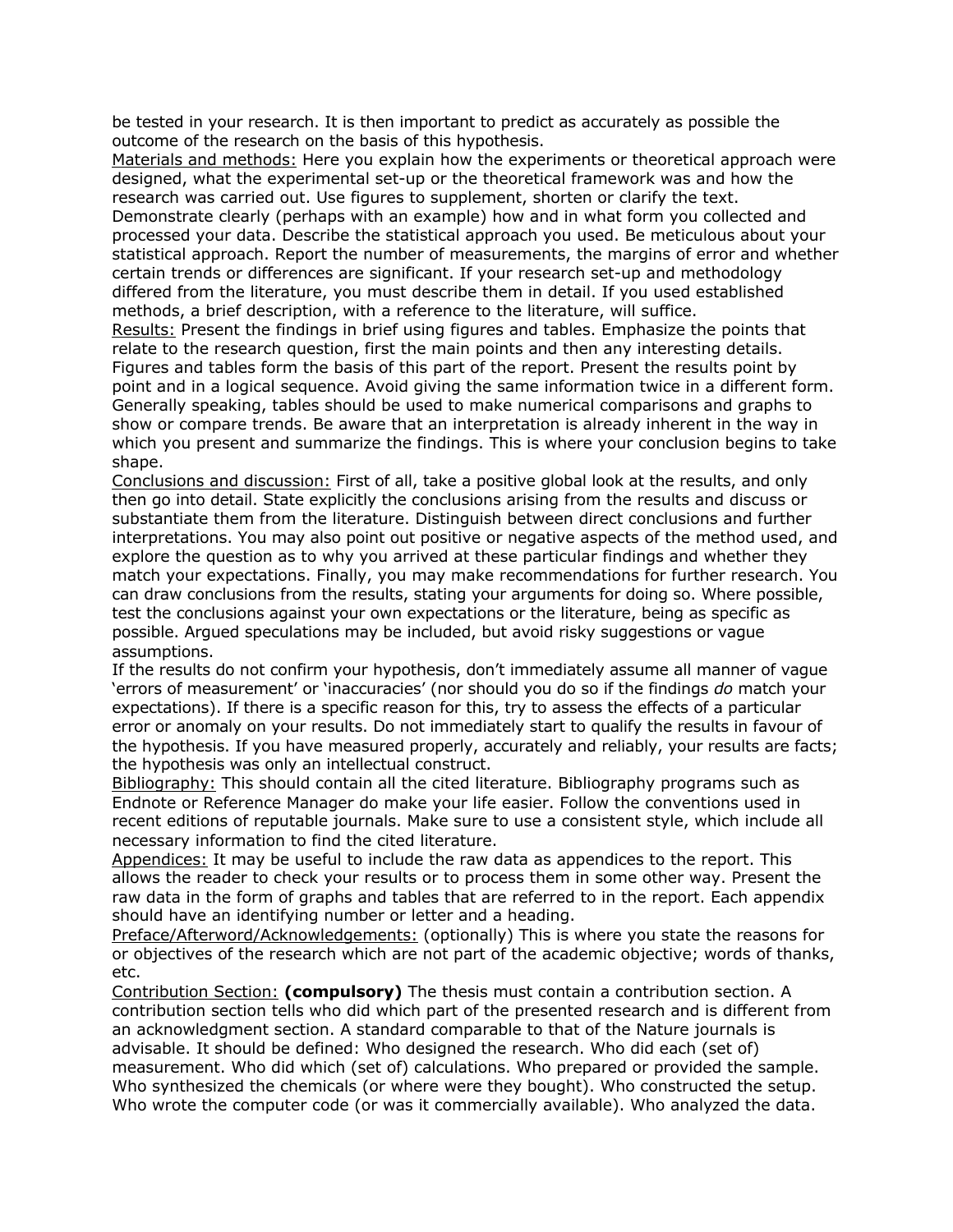Who made the conclusions. The contributor may be a person, a research group, or a company. If the supervisor does not agree on the content of the contribution section of the final thesis it must be updated before upload to the repository and an agreed upon contribution section must be written on the grading form. Examples of a contribution section:

#### **Contributions**

The author proposed the research question and designed the research together with A. Engel. All chemicals were acquired from Sigma-Aldrich. The author prepared all samples and performed all spectroscopic measurements under the supervision of W. Pauli. W. Bragg performed all x-ray diffraction experiments on the samples and analyzed the xray data. The existing spectroscopic setups of the C. Raman group were used for all spectroscopic measurements. All spectroscopic data were analyzed by the author. The conclusions presented in the conclusion section were all drawn by the author.

### **Contributions**

R. Verlet proposed the research question and the initial research approach. The author proposed the improved simulation scheme described in Section 2. The molecular dynamics simulations were performed with the existing GROMACS code. The molecular dynamics trajectories were analyzed with the analyze\_my\_data.c code written by the author. All experimental data were provided by the M. Orrit group. The ab initio calculations were performed by F. Hund from the F. Hamilton group. The conclusions in the conclusion section were drawn by the author and R. Verlet.

### **Content**

You must pay attention to language use, ease of reading (not too many repetitions, clear and unambiguous sentences, etc.) and consistent subject-verb agreement. You should also consider the academic content of the Introduction, Materials and Methods, Results and Discussion:

- Have you included everything required to answer the research question?
- Have you made any claims that are not related to the research question, or that cannot be supported by demonstrable findings?
- Is all information needed to reproduce the research provided?
- Are the text/figures/tables clear and unambiguous?
- Are your arguments organized in a manner that is academically convincing?

#### **Layout and appearance**

A research report should be well presented so that it is inviting for the reader to read. The separate chapters, sections and other parts should be clearly reflected in the titles and headings. Pay attention to the layout of figures and tables (e.g. the space around them, captions, the space they take up in relation to their significance, etc.).

General layout: Label all graphs, drawings, diagrams, figures etc. as 'figures' and number them consecutively. Usually tables are labelled above, while figures are labelled below. In the text, refer to tables and figures by their number. The function of tables is the succinct presentation of processed and organized data as pure findings, while graphs should give a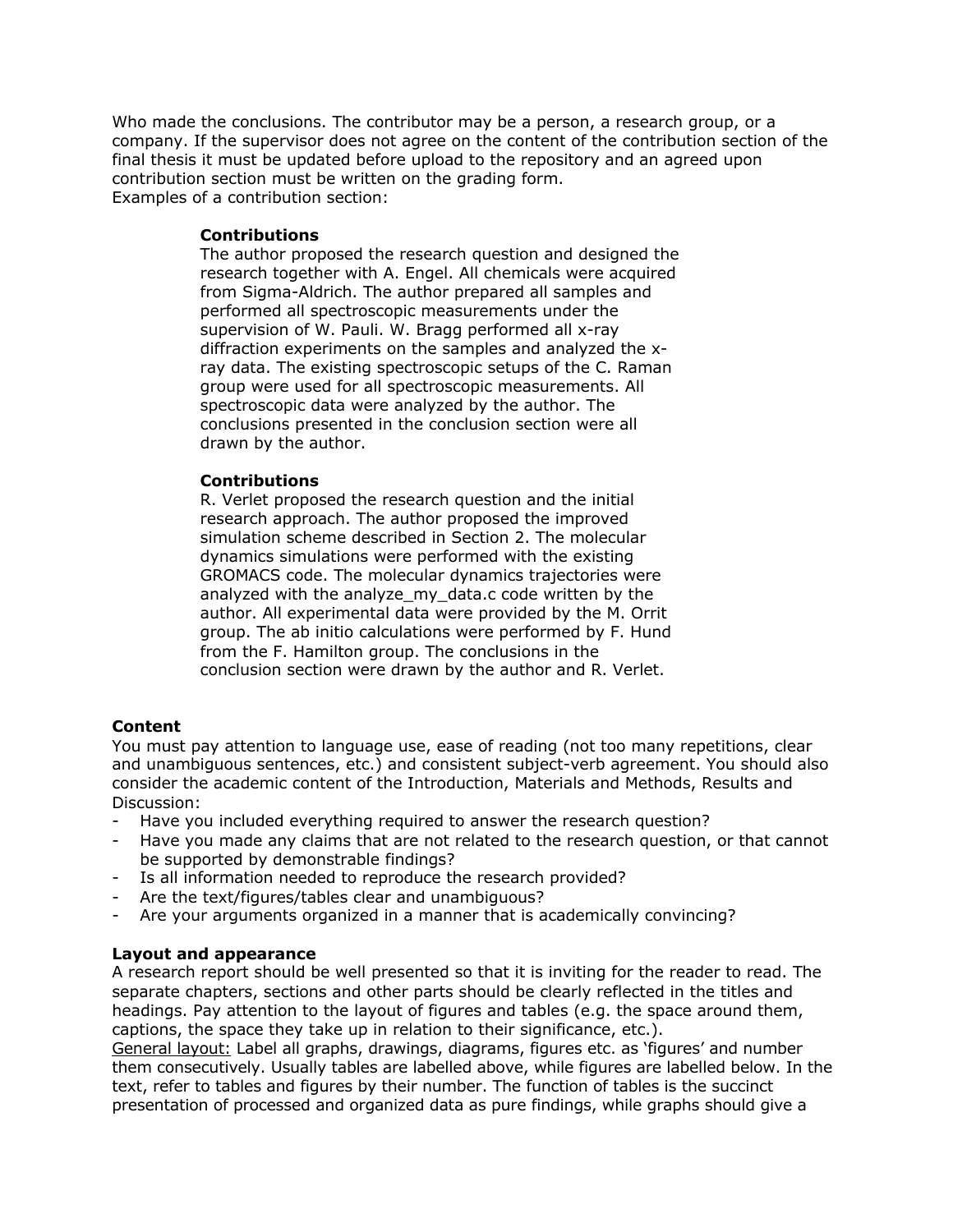quick overview of the nature of the relationships investigated. Because an interpretation is often implicit in the manner of presentation, you need to constantly ask yourself which of the two types is most appropriate for particular findings. Often, graphs are the preferred form. If you opt for tables, make sure that they are small, legible and clear. (Large quantities of data can be included in tables in an appendix.) The caption (located above a table and below a graph) should explain what the table or graph represents, usually without reference to the text. Above the columns of a table and along the axes of a graph, state which variable is plotted and the units in which that variable is expressed. The independent variable is set out along the horizontal axis of a graph and the dependent one along the vertical axis. The scale division along the axes always starts at zero, unless there are important reasons for doing otherwise (logarithmic scale, temperature). The scale division should not be too crude, nor too fine, and should present only round values. If the points on a graph suggest a clear relationship, you can attempt to draw a smooth curve along the dots. Otherwise, straight lines connecting the dots must suffice. Under no circumstances may a curve suggest a greater degree of relationship than the measuring points warrant. Do not mention numbers in the text that are listed in tables, unless for a specific reason. Round numbers in tables and text correctly.

# **Oral presentation**

The final oral presentation is an essential component of a research project, and thus counts toward the final assessment. Through the presentation you learn to present your work orally and to discuss it. It allows you to show the kind of work you have done, the origin of the research question, your findings and what you have done with them. It also gives other members of the research group and the Zernike Institute an opportunity to give their input into your research and the processing of your findings. The students must attend the workshops for practising oral presentation skills during period of the small research project.

# **Plagiarism**

Plagiarism is not accepted at the UoG nor elsewhere in the scientific community. In all cases in which plagiarism is found or suspected, the supervisor will inform the Board of Examiners. When the Board decides that plagiarism has occurred they will sanction in accordance with the Teaching and Examination Regulations of the FSE. In general, this will mean that a student is excluded from participation in examinations or other forms of testing of the concerning module for the current academic year.

Plagiarism means using ideas and formulations conceived by others without stating the source. Examples of plagiarism include copying an assignment from a fellow student or senior student, cutting and pasting text from the internet without stating the source of the text, submitting the same assignment more than once, copying an essay from a student at another university or copying part of a book or article. Of course, using source material is allowed, as long as the source is stated in the acknowledgement of sources

Please find below a checklist for avoiding plagiarism (from: H.R. Fowler and J. E. Aaron (2004). Avoiding plagiarism and documenting sources. The Little, Brown Handbook. 9th ed. New York: Pearson Longman):

## **Type of source**

Are you using:

- your own independent material,
- common knowledge, or
- someone else's independent material?

You must acknowledge someone else's material.